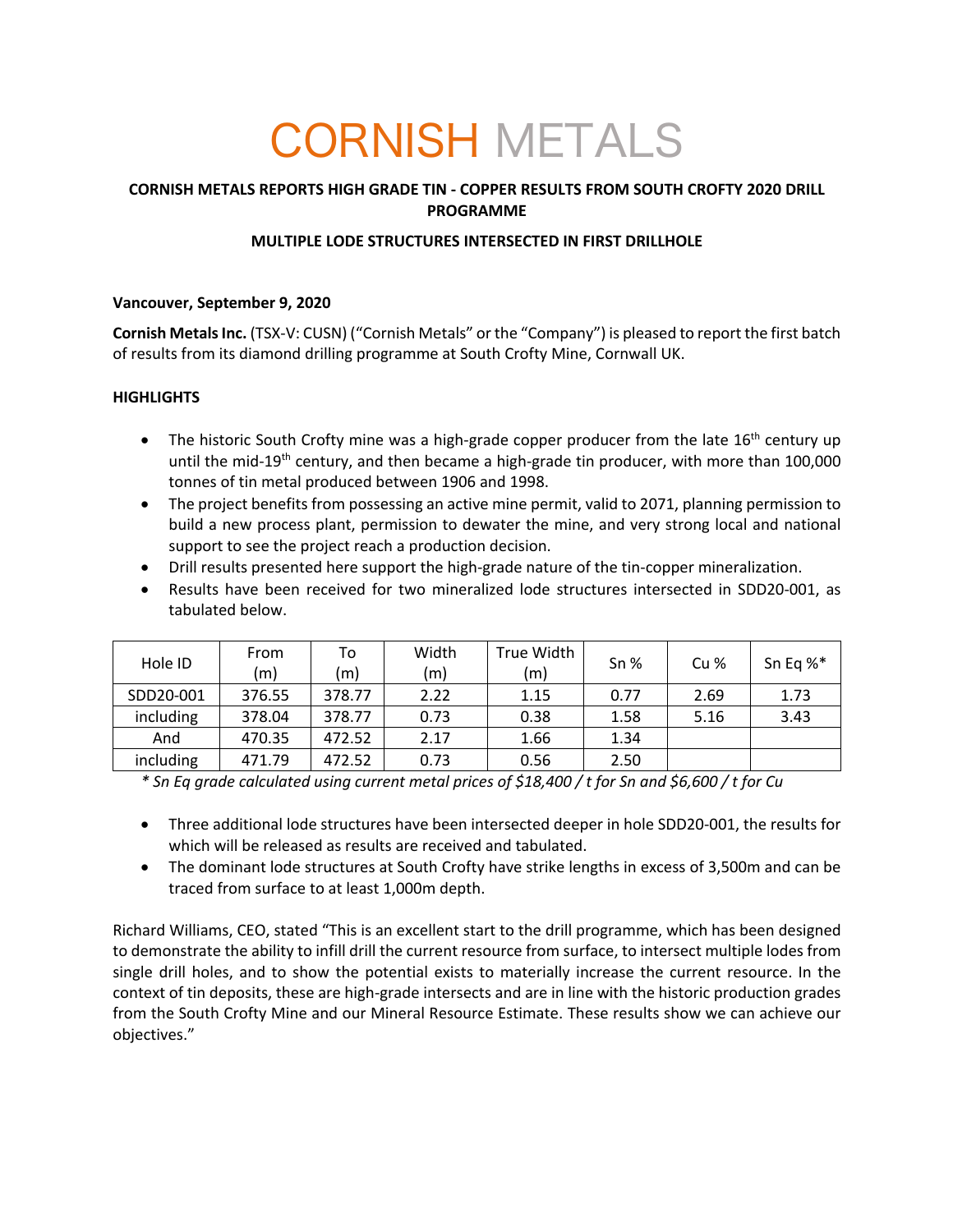#### **THE DRILL PROGRAMME**

This diamond drilling programme commenced in June 2020 (see Company news release dated June 23, 2020). The programme is designed to test drill targets beneath mineralised veins or "lodes" that were being mined up until the closure of South Crofty mine in 1998. Additionally, the programme is designed to test the suitability of directional drilling combined with "wedges" to produce multiple intersections of vein structures from a single surface or underground drill hole as a means to undertake resource definition drilling and a path to completion of a feasibility study. This initial programme comprises up to 2,000 metres of diamond core drilling from a single surface parent hole and up to three daughter holes that will be wedged-off the parent hole.

## **COVID-19 UPDATE**

The Company is extremely pleased with the teamwork and dedication shown by our staff and the drill crew to successfully undertake this uninterrupted drill programme in the midst of the COVID-19 pandemic without any adverse setbacks. The success of this programme will form the basis for our operating procedures for future drilling at South Crofty and the nearby United Downs copper - tin project.

#### **GEOLOGY AND MINERALISATION**

In simple terms, the geology at South Crofty can be divided into two main rock types; metasediments (locally called "killas"), which lie on top of an underlying granite. The vast majority of copper has been mined from the killas, while nearly all tin produced at South Crofty has been mined from the underlying granite, although tin mineralisation is often associated with the killas-hosted copper mineralisation.

SDD20-001, drilled at an angle of -60° to the north, passed from killas into the underlying granite at a downhole depth of 260m. The hole intersected chlorite altered, fluoritic, semi-massive sulphide mineralisation between 376.55m and 378.77m, correlating with the historically mined "Tincroft South Lode". The drill hole then intersected a chlorite altered quartz vein with visible cassiterite mineralisation between 470.35m and 472.52m, correlating with the "Tincroft" Lode.

At least three other visually mineralised lode structures were intersected in SDD20-001. Assay results will be reported as they are received and tabulated.

#### **ABOUT CORNISH METALS**

Cornish Metals (formerly Strongbow Exploration Inc) completed the acquisition of the South Crofty tin project plus additional mineral rights located in Cornwall, UK, in July 2016 (see Company news release dated July 12, 2016). The additional mineral rights cover an area of approximately 15,000 hectares and are distributed throughout Cornwall. Some of these mineral rights cover old mines that were historically worked for copper, tin, zinc, and tungsten.

The South Crofty project covers the former producing South Crofty tin mine located in Pool, Cornwall. South Crofty mine closed in 1998 following over 400 years of continuous production. Since acquiring the project in 2016, Cornish Metals has completed and published a maiden NI 43-101 mineral resources for South Crofty using the vast archive of historical production data and more recent drilling completed between 2007 and 2013. In 2017, Cornish Metals completed a Preliminary Economic Assessment that demonstrated the economic viability of re-opening the mine. Additionally, Cornish Metals has undertaken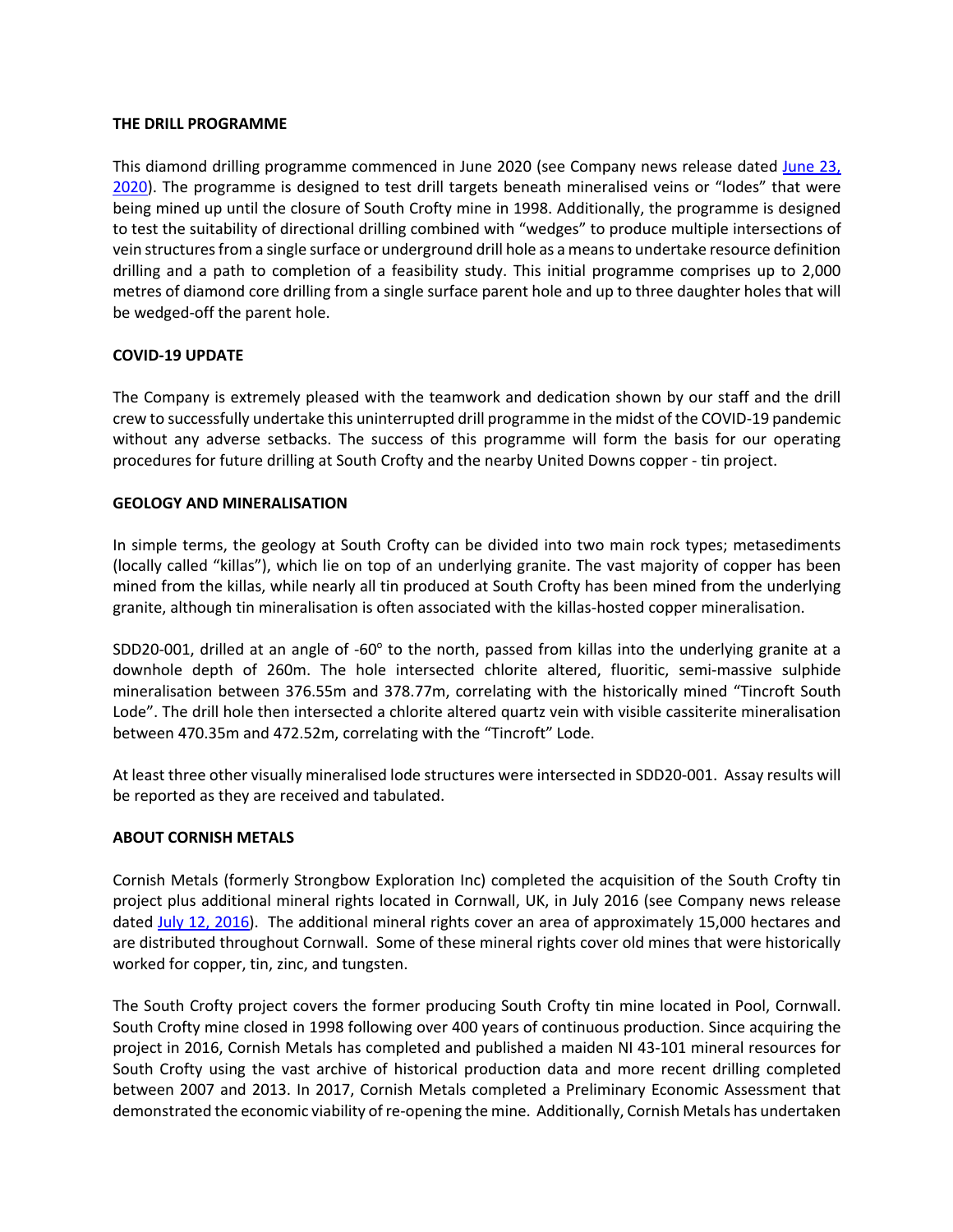extensive pilot-scale water treatment trials and successfully applied for and received the necessary environmental permits to abstract, treat and discharge mine water in order to dewater the mine. Planning permissions for the operation of the mine and re-development of the surface facilities have been secured and construction of the water treatment plant foundations commenced. The dewatering pumps, variable speed drives and new high-voltage power supply have been delivered to site.

#### **TECHNICAL INFORMATION**

SDD20-001 was drilled by Priority Drilling Company Ltd using an Epiroc Christensen CT20 Diamond Drill Rig. The part of the hole in which these intersections were encountered is drilled in HQ (96mm diameter) to recover a 63.5mm diameter drillcore. Core recovery was greater than 95%. The core was logged, split and sampled by Cornish Metals personnel. The samples, comprising half core, were sent for assay at ALS Minerals, Loughrea, Ireland. Sample preparation involved crushing to 70% less than 2mm, riffle split and pulverised to 85% less than 75 microns. The analytical method used was X-ray florescence (XRF) following a lithium borate fusion. Samples were assayed for with this technique include Cu, Sn, W, Zn and As. A multi-element 4 Acid Digestion ICP-AES analysis was also carried out to further characterise the mineralisation and alteration assemblages. A comprehensive Quality Assurance / Quality Control programme using standards, duplicates and blanks was included within the sampling programme.

The technical information in this news release has been compiled by Mr. Owen Mihalop. Mr. Mihalop has reviewed and takes responsibility for the data and geological interpretation. Mr. Owen Mihalop (MCSM, BSc (Hons), MSc, FGS, MIMMM, CEng) is Chief Operating Officer for Cornish Metals Inc. and has sufficient experience relevant to the style of mineralisation and type of deposit under consideration and to the activity which he is undertaking to qualify as a Competent Person as defined under the JORC Code (2012) and as a Qualified Person under NI 43-101. Mr. Mihalop consents to the inclusion in this announcement of the matters based on his information in the form and context in which it appears.

For additional information please contact Irene Dorsman at (604) 210 8752 or by e-mail at irene@cornishmetals.com or Sherman Dahl of Pretium Communications at (250) 558 8340.

Blytheweigh (Financial PR/IR-London) Tel: +44 207 138 3204

Tim Blythe tim.blythe@blytheweigh.com

#### **ON BEHALF OF THE BOARD OF DIRECTORS**

*"Richard D. Williams"* Richard D. Williams, P.Geo

*Neither the TSX Venture Exchange nor its Regulation Services Provider (as that term is defined in the policies of the TSX Venture Exchange) accepts responsibility for the adequacy or accuracy of this release.*

*Caution regarding forward looking statements This news release contains "forward-looking statements".*

*Forward-looking statements, while based on management's best estimates and assumptions, are subject to risks and uncertainties that may cause actual results to be materially different from those expressed or implied by such forward-looking statements, including but not limited to: risks related to receipt of regulatory approvals, risks related*